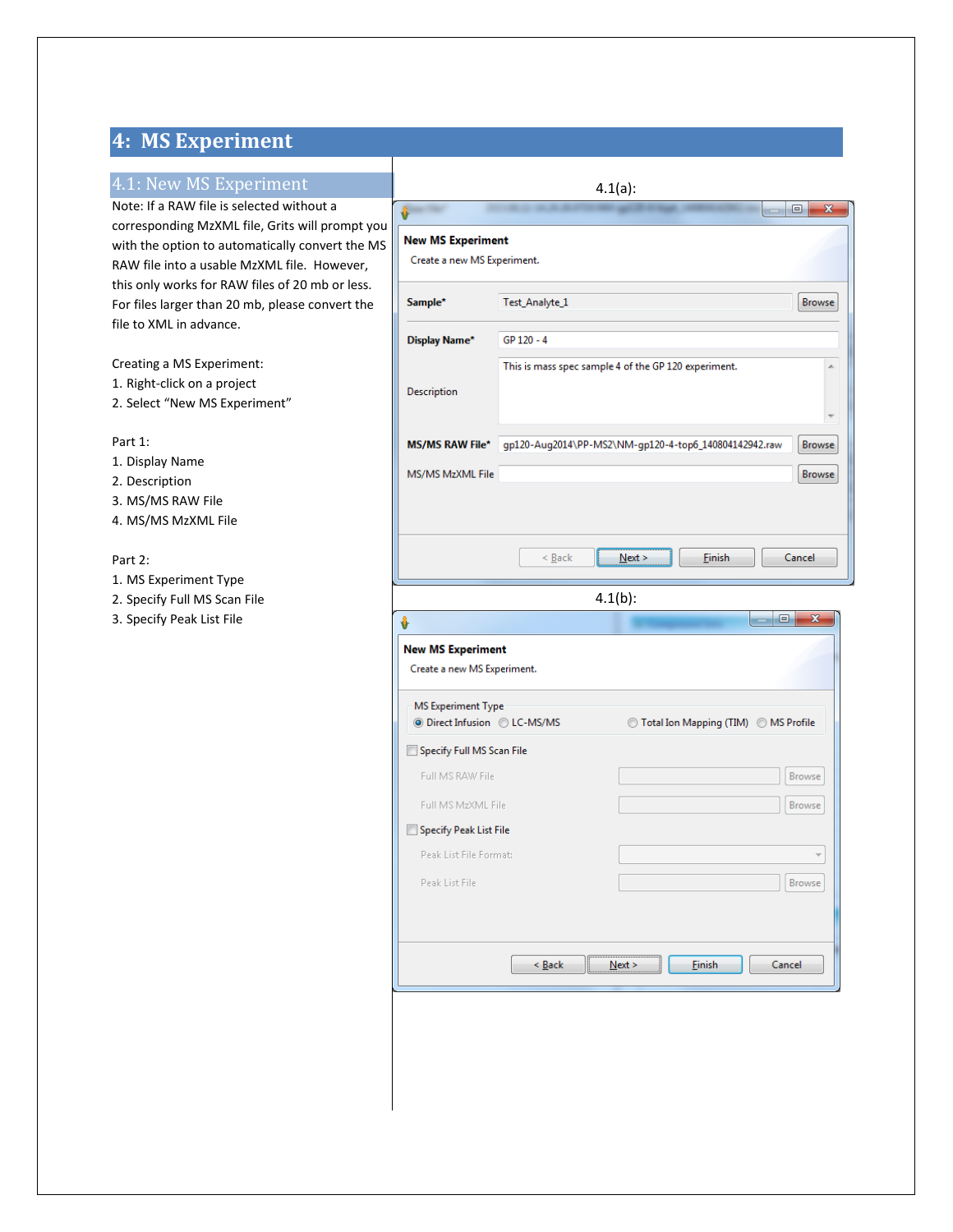Note: Most categories have an "other" option. When selected, a new widow appears that enables one to specify a new variable from text.

Part 3:

- 1. Derivatization
- 2. Instrument
- 3. Collision Type
- 4. Adduct
- 5. Release Type:
- 6. Glycan Type

## MS Properties

This page displays all the experiment specifications designated in creation of a new MS Experiment. If necessary, these values can be altered later.

|                                                         |                             |                      |                                                               |                                                             | x<br>▣                        |                           |
|---------------------------------------------------------|-----------------------------|----------------------|---------------------------------------------------------------|-------------------------------------------------------------|-------------------------------|---------------------------|
| <b>New MS Experiment</b><br>Create a new MS Experiment. |                             |                      |                                                               |                                                             |                               |                           |
| Derivatization                                          | perMe                       |                      |                                                               |                                                             |                               |                           |
| Instrument                                              |                             |                      |                                                               |                                                             |                               |                           |
| CollisionType                                           | cid                         |                      |                                                               |                                                             |                               |                           |
| CollisionEnergy 0.0                                     |                             |                      |                                                               |                                                             |                               |                           |
| Adduct                                                  | Na                          |                      |                                                               |                                                             | ▼                             |                           |
| ReleaseType                                             | PNGaseF                     |                      |                                                               |                                                             | ▼                             |                           |
| GlycanType                                              | N-Glycan                    |                      |                                                               |                                                             |                               |                           |
|                                                         |                             |                      |                                                               |                                                             |                               |                           |
|                                                         |                             |                      |                                                               |                                                             |                               |                           |
|                                                         |                             |                      |                                                               |                                                             |                               |                           |
|                                                         |                             | $\leq$ Back          | Next >                                                        | <b>Einish</b>                                               | Cancel                        |                           |
|                                                         |                             |                      |                                                               |                                                             |                               |                           |
| GRITS toolbox 1.0                                       |                             |                      |                                                               |                                                             |                               | وابها<br>$\mathbf{x}$     |
|                                                         |                             |                      | File Project MS Glycan Annotation Merge MS Glycan Annotations |                                                             |                               |                           |
|                                                         |                             |                      | <b>Quick Access</b>                                           | 瞪!                                                          | Projectexplorer.Perspective   |                           |
| $\Box$ Project $\boxtimes$                              | $\qquad \qquad =$<br>$\Box$ | $\ $ Test GP 120     | Test_Analyte_1                                                | Experiment A                                                | $\frac{1}{2}$ GP 120 - 4 $\%$ | $= 5$<br>$\mathbf{v}_{1}$ |
| <sup>Q</sup> <sub>a</sub> . Test Project                |                             | Raw File*            |                                                               | 2015.07.29-16.14.34.0818.NM-gp120-4-top6_140804142942.raw   |                               | Save                      |
| <b>Ug Test Analyte</b>                                  |                             | mzXML File           |                                                               | 2015.07.29-16.14.34.0836.NM-gp120-4-top6_140804142942.mzXML |                               | Save                      |
| <b>ULI</b> Experiment Anal<br>July Test_Analyte_1       |                             | Description          |                                                               | This is mass spec sample 4 of the GP 120 experiment.        |                               |                           |
| $\frac{1}{2}$ GP 120 - 4                                |                             | MzXML Full File      |                                                               |                                                             |                               | Save                      |
|                                                         |                             | <b>Raw Full File</b> |                                                               |                                                             |                               | Save                      |
|                                                         |                             | Derivatization       | perMe                                                         |                                                             |                               |                           |
|                                                         |                             | Instrument           |                                                               |                                                             |                               |                           |
|                                                         |                             | CollusionType        | cid                                                           |                                                             |                               | ▼                         |
|                                                         |                             | CollusionEnergy 0.0  |                                                               |                                                             |                               |                           |
|                                                         |                             | Adduct               | Na                                                            |                                                             |                               | ٠                         |

ReleaseType

GlycanType

 $\mathbf{r}$ 

 $\leftarrow$ 

PNGaseF

N-Glycan

MS Properties Spectra MS Scans

 $\ddot{\phantom{0}}$ 

 $\left| \cdot \right|$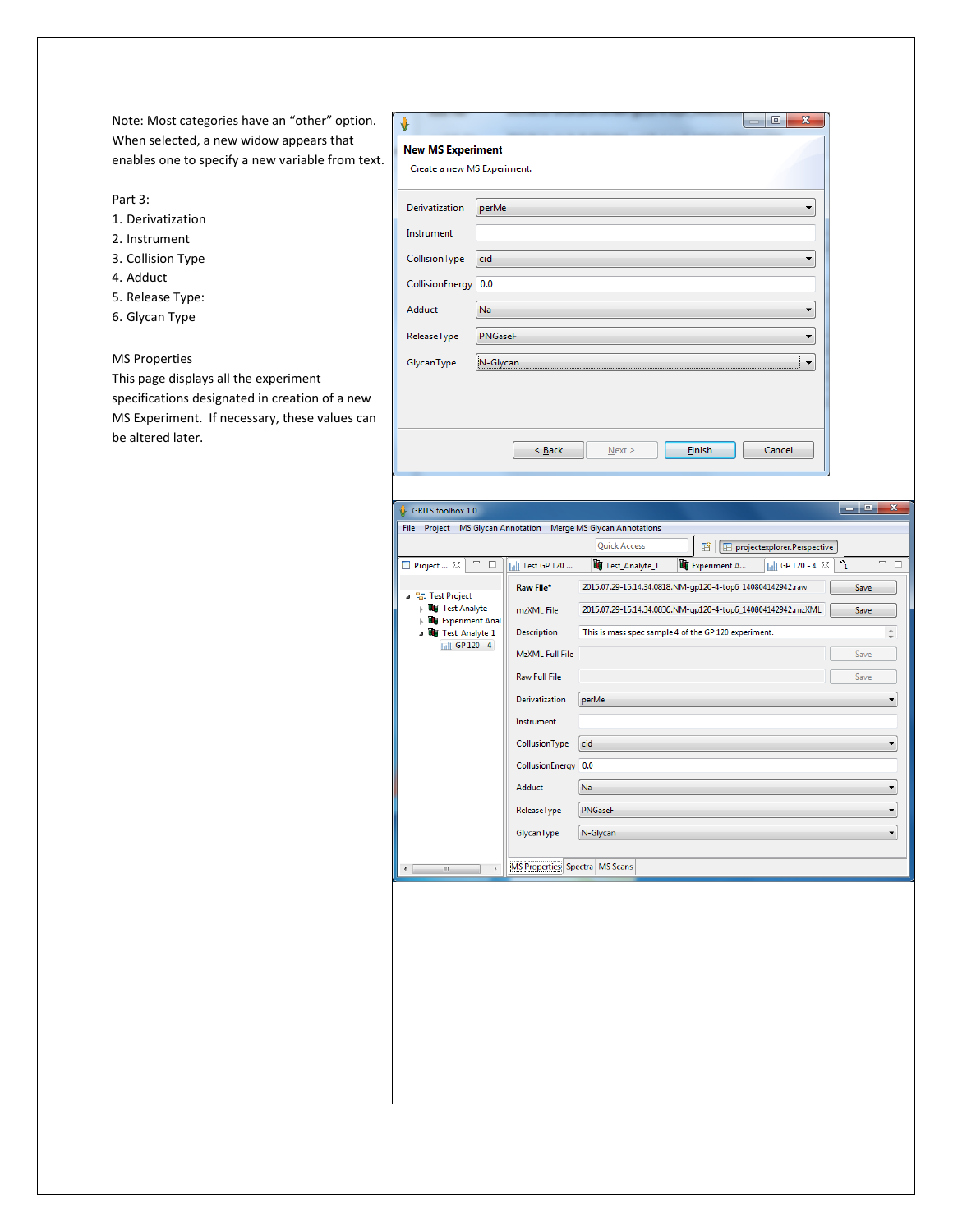# 4.2: Scans, Sub-scans and Peak List

Sort: clicking on a column heading orders the data according to that column's value.

- Single-click: ascending order
- Double-click: descending order
- Triple-click: default order

Right-clicking on a column provides the option to hide certain columns or display previously hidden columns.

Left-clicking on a column's boundaries lets you resize the column.

|                                                            |                                 |     |                                |                    | $4.2(a)$ :                  |                       |               |                                                               |                                                  |                          |
|------------------------------------------------------------|---------------------------------|-----|--------------------------------|--------------------|-----------------------------|-----------------------|---------------|---------------------------------------------------------------|--------------------------------------------------|--------------------------|
| GRITS toolbox 1.0<br>ů.                                    |                                 |     |                                |                    |                             |                       |               |                                                               | $\qquad \qquad \Box$<br>-                        | $\mathbf{x}$             |
| <b>File</b>                                                | Project MS Glycan Annotation    |     |                                |                    | Merge MS Glycan Annotations |                       |               |                                                               |                                                  |                          |
|                                                            |                                 |     |                                |                    | <b>Ouick Access</b>         |                       | 謟             | projectexplorer.Perspective                                   |                                                  |                          |
| $\qquad \qquad \Box$<br>$\Box$<br>x                        | In <sup>*</sup> Test GP 120 - 4 |     |                                | I.II Test GP 120 - |                             | <b>Test_Analyte_1</b> | Experiment An |                                                               | $\qquad \qquad \Box$<br>$  .  .$ GP 120 - 4 $\%$ |                          |
| ⊿ <sup>e</sup> a. Test i<br>$\triangleright$ <b>Big</b> To |                                 |     | Scan # Retention Time          | Low $m/z$          | High m/z                    |                       |               | MS Level Polarity Is Positive Activation Method Num Sub-scans |                                                  | $\frac{1}{\pi}$          |
| $\triangleright$ the $E$                                   | 1                               | 1   | 0.1522                         | 500.0019           | 1106.9177                   | 1                     | Yes           |                                                               | 10                                               |                          |
| ⊿ <b>UE</b> Ti                                             | 2                               | 15  | 14.5606                        | 500.0004           | 1106.9232                   | $\mathbf{1}$          | Yes           |                                                               | 6                                                |                          |
|                                                            | 3                               | 24  | 24.2179                        | 500.0019           | 1106.9177                   | 1                     | Yes           |                                                               | 10                                               |                          |
| $\mathbf{H}$                                               | 4                               | 42  | 43.2908                        | 500.0019           | 1106.9177                   | 1                     | Yes           |                                                               | 10                                               |                          |
|                                                            | 5                               | 63  | 67.669                         | 500.0019           | 1106.9177                   | 1                     | Yes           |                                                               | 10                                               |                          |
|                                                            | 6                               | 83  | 90.5131                        | 500.0019           | 1106.9177                   | 1                     | Yes           |                                                               | 10                                               |                          |
|                                                            | 7                               | 104 | 114.862                        | 500.0019           | 1106.9177                   | 1                     | Yes           |                                                               | 10                                               |                          |
|                                                            | 8                               | 124 | 137.581                        | 500.0019           | 1106.9177                   | 1                     | <b>Yes</b>    |                                                               | 10                                               |                          |
|                                                            | 9                               | 144 | 160.9                          | 500.0019           | 1106.9177                   | 1                     | Yes           |                                                               | 10                                               |                          |
|                                                            | 10                              | 165 | 185.455                        | 500.0019           | 1106.9177                   | $\mathbf{1}$          | Yes           |                                                               | 10                                               |                          |
|                                                            | 11                              | 186 | 209.307                        | 500.0019           | 1106.9177                   | 1                     | Yes           |                                                               | 10                                               |                          |
|                                                            | 12                              | 207 | 233.475                        | 500.0019           | 1106.9177                   | 1                     | Yes           |                                                               | 7                                                |                          |
|                                                            | 13                              | 219 | 247.004                        | 500.0019           | 1106.9177                   | 1                     | Yes           |                                                               | 10                                               |                          |
|                                                            | 14                              | 240 | 271.341                        | 500.0019           | 1106.9177                   | $\mathbf{1}$          | Yes           |                                                               | $\overline{a}$                                   | $\overline{\phantom{a}}$ |
| k                                                          |                                 |     | MS Properties Spectra MS Scans |                    |                             |                       |               |                                                               |                                                  |                          |
| <b>GRITS</b> toolbox 1.0                                   |                                 |     |                                |                    |                             |                       |               |                                                               | 回<br>$\Box$                                      | $\mathbf{x}$             |
|                                                            |                                 |     |                                |                    | -                           |                       |               |                                                               |                                                  |                          |

File Project MS Glycan Annotation Merge MS Glycan Annotations **Quick Access** P | | | | | | projectexplorer.Perspective  $\frac{1}{\|u\|}$  \*Test GP 120... Test\_Analyte\_1 **Ug** Experiment A... Inll GP 120 - 4  $\left| \frac{1}{\ln |I|} \right|$  GP 120 - 4: ...  $\approx$  $\begin{tabular}{ll} \hline \rule{0.2cm}{0.2cm} \rule{0.2cm}{0.2cm} \rule{0.2cm}{0.2cm} \rule{0.2cm}{0.2cm} \rule{0.2cm}{0.2cm} \rule{0.2cm}{0.2cm} \rule{0.2cm}{0.2cm} \rule{0.2cm}{0.2cm} \rule{0.2cm}{0.2cm} \rule{0.2cm}{0.2cm} \rule{0.2cm}{0.2cm} \rule{0.2cm}{0.2cm} \rule{0.2cm}{0.2cm} \rule{0.2cm}{0.2cm} \rule{0.2cm}{0.2cm} \rule{0.2cm}{0.2cm} \$ | | | | | Test GP 120 ... Scan # Peak m/z Peak Int... Rela... Precurs... Precurs... Pr... Pa... Retenti... Low m/z High m/z MS Level P... Acti... Num Sub-scans 899.4838 2744731.0 0.9892 899.4794 2864358.5 1  $\overline{\phantom{1}}$  $\overline{\mathbf{1}}$ 0.5685 253 2001 908 8642 Yes CID  $\frac{1}{2}$ 899.4838 2744731.0 0.9892 899.4794 2864358.5 1 1<br>692.3697 2356417.8 0.8493 692.3688 2376997.2 1 1<br>801.3868 2282802.0 0.8227 801.3878 2286541.8 2 1  $\overline{4}$  $Yes$   $CID$ 2.8533 193.1445 704.2324  $\overline{2}$  $\mathbf{1}$  $\overline{6}$ 4.908 227.0602 1597.6234 Yes CID  $\overline{4}$  $\bf{8}$ 1005.4886 2172500.2 0.783 1005.4879 2175560.8 2  $\boxed{1}$ 7.2736 281.5957 1998.0554  $Yes$   $CID$  $\overline{0}$ 5 ۰q 559.1335 1688070.2 0.6084 559.1321 1707560.5 1  $\overline{1}$ 8.6275  $-1.0$  $-1.0$ Yes CID  $\overline{0}$ 903.4408 1269006.2 0.4573 903.4383 1283099.9 2 9.5607 930.0354 1198.4126  $Yes$   $CID$  $10$  $\vert$  1  $\overline{2}$  $\pmb{0}$  $\overline{6}$  $\overline{11}$ 633.1492 628117.5 0.2264 633.147 777949.1  $\overline{1}$ 10.7538  $-1.0$  $-1.0$ Yes  $CID$ 719.0428 729815.2 0.263 719.0427 733006.3 1<br>639.3027 589919.3 0.2126 639.3052 599499.9 1 Yes CID<br>Yes CID  $\frac{8}{9}$ 12  $\vert 1 \vert$ 11.6957  $-1.0$  $-1.0$  $\overline{z}$  $\pmb{0}$  $\overline{13}$  $-1.0$  $-1.0$  $\overline{1}$ 12.666  $\overline{\mathbf{0}}$  $10$  $14$ 500.2385 531916.8 0.1917 500.2377 541258.5 1 1 13.6104  $\textbf{-1.0}$  $\textbf{-1.0}$  $\overline{2}$  $Yes$   $CID$  $\overline{\mathbf{0}}$ 

| MS Properties   Spectra   MS Scans   Peak List |  |  |  |  |
|------------------------------------------------|--|--|--|--|
|------------------------------------------------|--|--|--|--|

| File | Project                | <b>MS Glycan Annotation</b> | Merge MS Glycan Annotations             |             |                      |  |  |
|------|------------------------|-----------------------------|-----------------------------------------|-------------|----------------------|--|--|
|      | Quick Access           | 槄                           | P projectexplorer.Perspective           |             |                      |  |  |
|      | <b>Ug</b> Experiment A | $\frac{1}{2}$ GP 120 - 4    | $\frac{1}{2}$ GP 120 - 4: $\frac{1}{2}$ |             | $\qquad \qquad \Box$ |  |  |
|      | Peak m/z               | Peak Intensity              | <b>Relative Intensity</b>               | Peak Charge |                      |  |  |
| 1    | 500.0019               | 0.0                         | 0.0                                     |             |                      |  |  |
| 2    | 500.0061               | 0.0                         | 0.0                                     |             |                      |  |  |
| 3    | 500.0103               | 0.0                         | 0.0                                     |             |                      |  |  |
| 4    | 500.0146               | 0.0                         | 0.0                                     |             |                      |  |  |
| 5    | 500.2047               | 0.0                         | 0.0                                     |             |                      |  |  |
| 6    | 500.2089               | 0.0                         | 0.0                                     |             |                      |  |  |
| 7    | 500.2132               | 0.0                         | 0.0                                     |             |                      |  |  |
| 8    | 500.2174               | 0.0                         | 0.0                                     |             |                      |  |  |
| 9    | 500.2216               | 14557.8                     | 0.0052                                  |             |                      |  |  |
| 10   | 500.2258               | 136839.7                    | 0.0493                                  |             |                      |  |  |
| 11   | 500.2301               | 332153.9                    | 0.1197                                  |             |                      |  |  |
|      | <b>FAA ASIS</b>        | <b>CABINA</b>               | <b>ALANE</b>                            |             |                      |  |  |